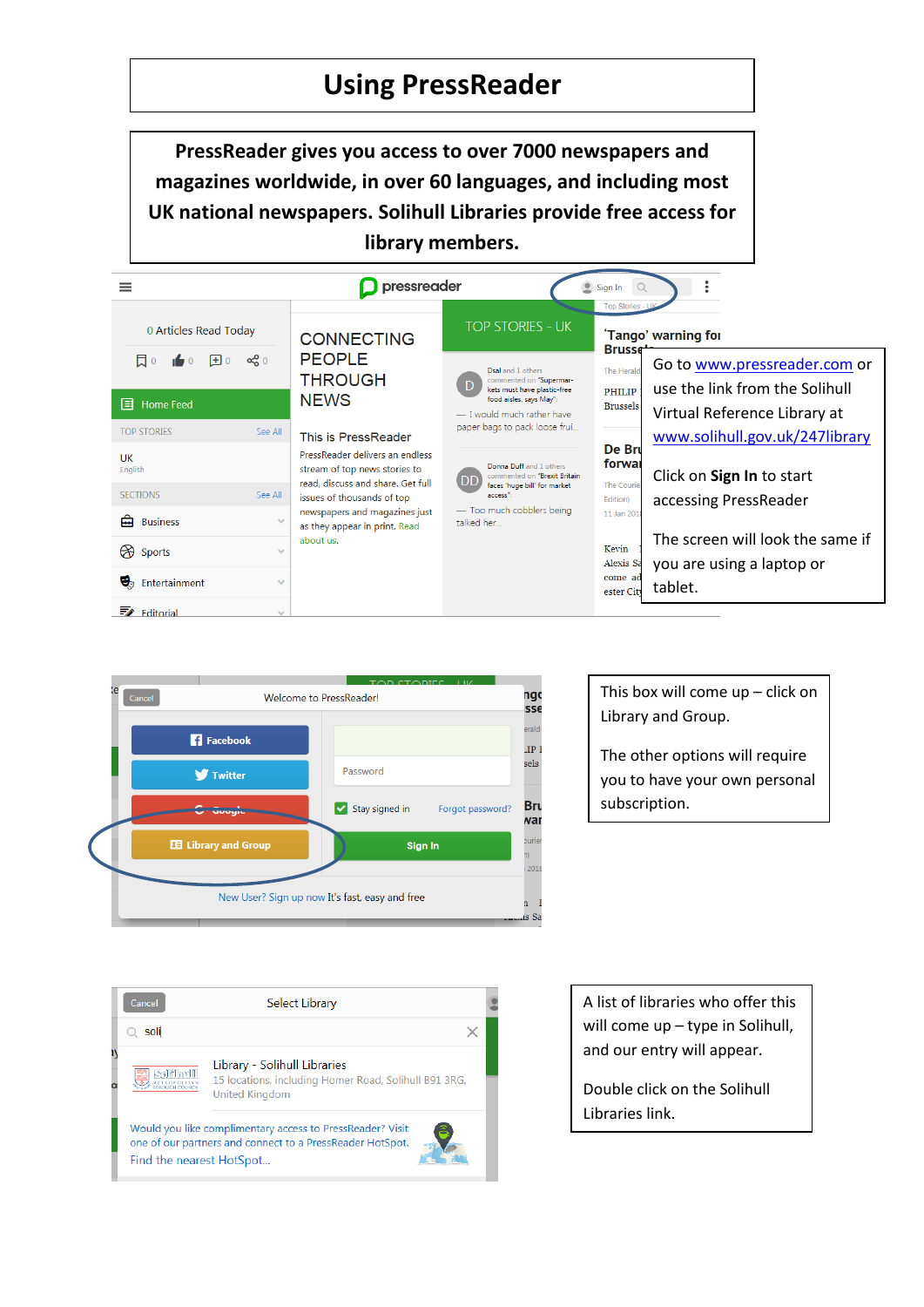

You will now need to login using your library card number – enter the number including the SLP and with any letter at the end, but no spaces – ie SLP1234567X

Then click **Sign In**.



You are now logged in and will stay logged in until the complimentary access is over – after that you can login again.

Go to **Select Publication** to access titles.

**New!** April 2018 – once logged in you will stay logged in for 30 days without having to put your library card number in again.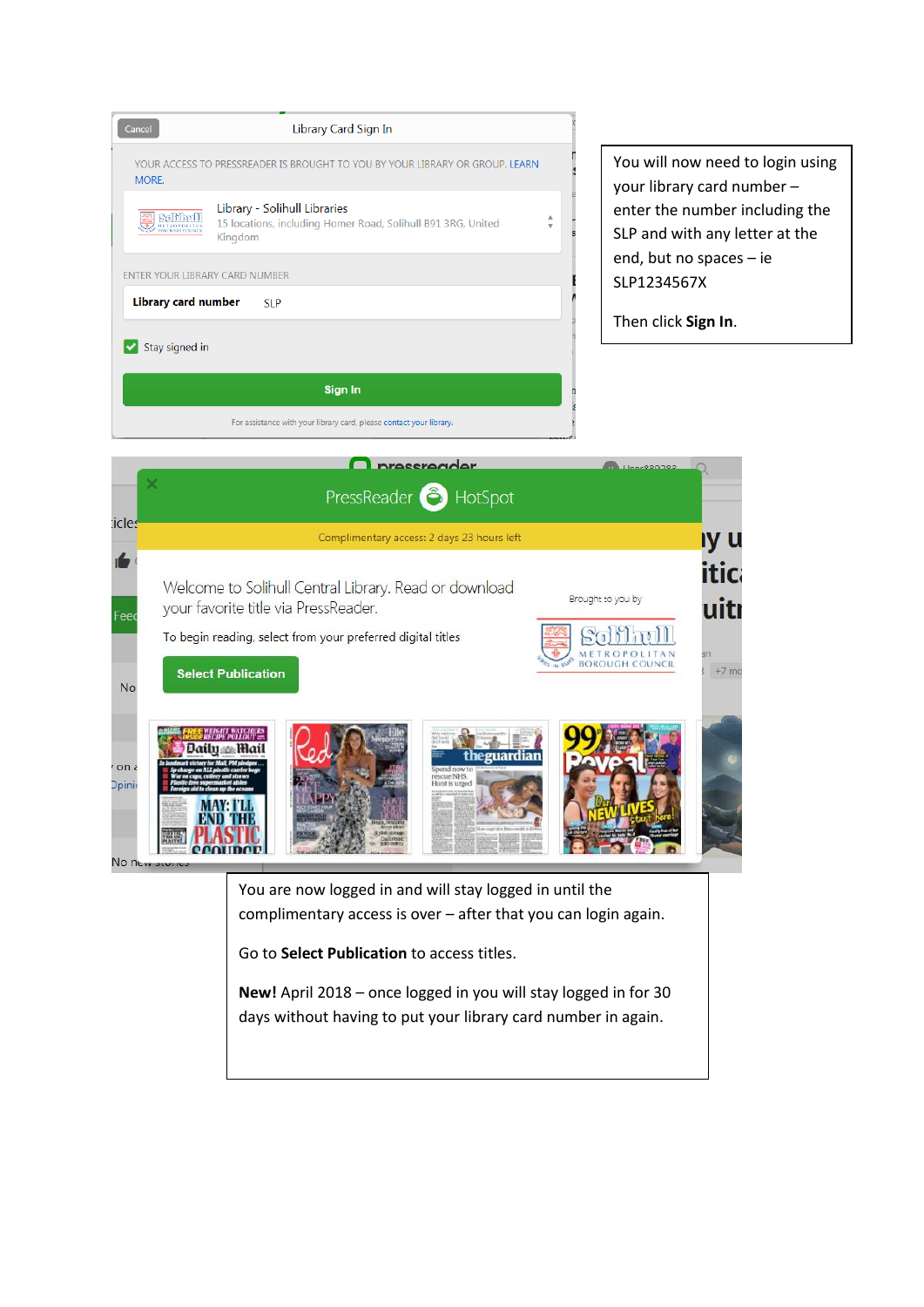

side menu, or use the buttons to jump to UK titles, world newspapers or world magazines.

There is also a **Search Publications** box at top right.



 The UK list is shown with the titles coming up in the order of date of publication. Scroll down and the titles will continue to show as the screen moves to the right.

Click on a title page for the full issue.